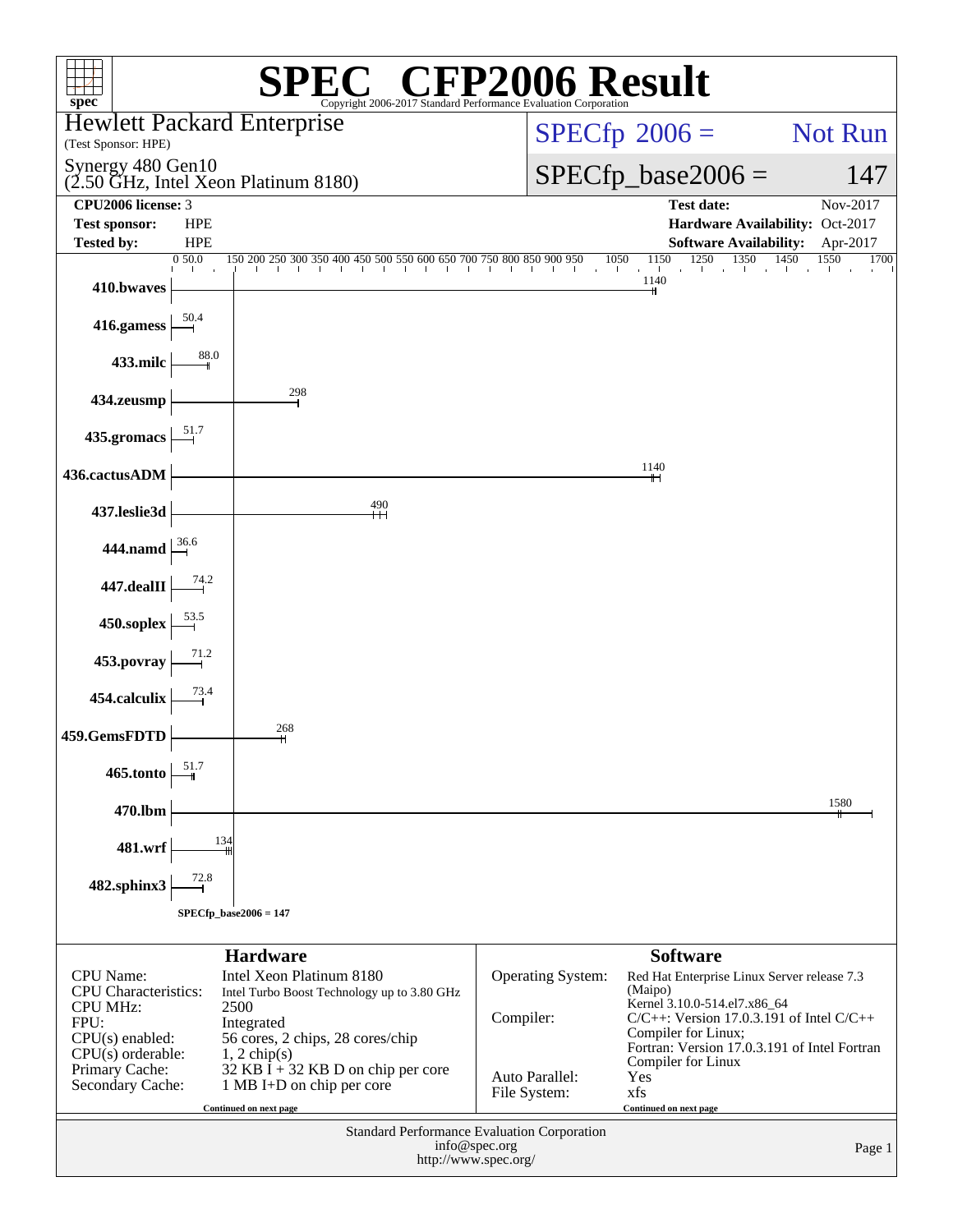#### Hewlett Packard Enterprise

(Test Sponsor: HPE)

Synergy 480 Gen10

(2.50 GHz, Intel Xeon Platinum 8180)

 $SPECfp2006 =$  Not Run

### $SPECfp\_base2006 = 147$

| <b>CPU2006</b> license: 3                                                  |            |                                                                                                                       |                                                                                    | <b>Test date:</b>                                            | Nov-2017 |
|----------------------------------------------------------------------------|------------|-----------------------------------------------------------------------------------------------------------------------|------------------------------------------------------------------------------------|--------------------------------------------------------------|----------|
| <b>Test sponsor:</b>                                                       | <b>HPE</b> |                                                                                                                       |                                                                                    | Hardware Availability: Oct-2017                              |          |
| <b>Tested by:</b>                                                          | <b>HPE</b> |                                                                                                                       |                                                                                    | <b>Software Availability:</b>                                | Apr-2017 |
| L3 Cache:<br>Other Cache:<br>Memory:<br>Disk Subsystem:<br>Other Hardware: |            | $38.5$ MB I+D on chip per chip<br>None<br>384 GB (24 x 16 GB 2Rx8 PC4-2666V-R)<br>1 x 480 GB SATA SSD, RAID 0<br>None | <b>System State:</b><br><b>Base Pointers:</b><br>Peak Pointers:<br>Other Software: | Run level 3 (multi-user)<br>64-bit<br>Not Applicable<br>None |          |

| <b>Results Table</b> |                |              |                |             |                |       |                |              |                                                                                                          |              |                |              |
|----------------------|----------------|--------------|----------------|-------------|----------------|-------|----------------|--------------|----------------------------------------------------------------------------------------------------------|--------------|----------------|--------------|
|                      |                |              |                | <b>Base</b> |                |       | <b>Peak</b>    |              |                                                                                                          |              |                |              |
| <b>Benchmark</b>     | <b>Seconds</b> | <b>Ratio</b> | <b>Seconds</b> | Ratio       | <b>Seconds</b> | Ratio | <b>Seconds</b> | <b>Ratio</b> | <b>Seconds</b>                                                                                           | <b>Ratio</b> | <b>Seconds</b> | <b>Ratio</b> |
| $410$ .bwayes        | 12.0           | 1130         | 11.9           | 1140        | 11.9           | 1140  |                |              |                                                                                                          |              |                |              |
| 416.gamess           | 389            | 50.4         | 389            | 50.4        | 389            | 50.4  |                |              |                                                                                                          |              |                |              |
| $433$ .milc          | 104            | 88.0         | 104            | 88.1        | 109            | 83.9  |                |              |                                                                                                          |              |                |              |
| $434$ . zeusmp       | 30.5           | 298          | 30.7           | 297         | 30.6           | 298   |                |              |                                                                                                          |              |                |              |
| 435.gromacs          | 138            | 51.7         | 138            | 51.9        | 138            | 51.7  |                |              |                                                                                                          |              |                |              |
| 436.cactusADM        | 10.4           | 1150         | 10.5           | 1140        | 10.6           | 1130  |                |              |                                                                                                          |              |                |              |
| 437.leslie3d         | 18.6           | 506          | 19.8           | 475         | 19.2           | 490   |                |              |                                                                                                          |              |                |              |
| 444.namd             | 219            | 36.6         | 219            | 36.6        | 219            | 36.6  |                |              |                                                                                                          |              |                |              |
| $447$ .dealII        | 154            | 74.2         | 154            | 74.1        | 153            | 74.9  |                |              |                                                                                                          |              |                |              |
| $450$ .soplex        | 156            | 53.3         | 156            | 53.5        | 156            | 53.5  |                |              |                                                                                                          |              |                |              |
| 453.povray           | 74.7           | 71.2         | 74.7           | 71.3        | 74.8           | 71.2  |                |              |                                                                                                          |              |                |              |
| $454$ .calculix      | 112            | 73.4         | 112            | 73.5        | 113            | 73.1  |                |              |                                                                                                          |              |                |              |
| 459.GemsFDTD         | 39.5           | 269          | 39.7           | 268         | 41.0           | 259   |                |              |                                                                                                          |              |                |              |
| 465.tonto            | 190            | 51.7         | 187            | 52.7        | 208            | 47.4  |                |              |                                                                                                          |              |                |              |
| 470.1bm              | 8.72           | 1580         | 8.74           | 1570        | 8.32           | 1650  |                |              |                                                                                                          |              |                |              |
| $ 481$ .wrf          | 86.4           | 129          | 83.5           | 134         | 79.8           | 140   |                |              |                                                                                                          |              |                |              |
| 482.sphinx3          | 268            | 72.8         | 268            | 72.7        | 265            | 73.7  |                |              |                                                                                                          |              |                |              |
|                      |                |              |                |             |                |       |                |              | Results appear in the order in which they were run. Bold underlined text indicates a median measurement. |              |                |              |

### **[Operating System Notes](http://www.spec.org/auto/cpu2006/Docs/result-fields.html#OperatingSystemNotes)**

 Stack size set to unlimited using "ulimit -s unlimited" Transparent Huge Pages enabled by default Filesystem page cache cleared with: shell invocation of 'sync; echo 3 > /proc/sys/vm/drop\_caches' prior to run IRQ balance service was stop using "service irqbalance stop" Tuned-adm profile was set to Throughtput-Performance

### **[Platform Notes](http://www.spec.org/auto/cpu2006/Docs/result-fields.html#PlatformNotes)**

BIOS Configuration: Intel Hyperthreading set to Disabled Thermal Configuration set to Maximum Cooling LLC Prefetch set to Enabled LLC Dead Line Allocation set to Disabled Continued on next page

> Standard Performance Evaluation Corporation [info@spec.org](mailto:info@spec.org) <http://www.spec.org/>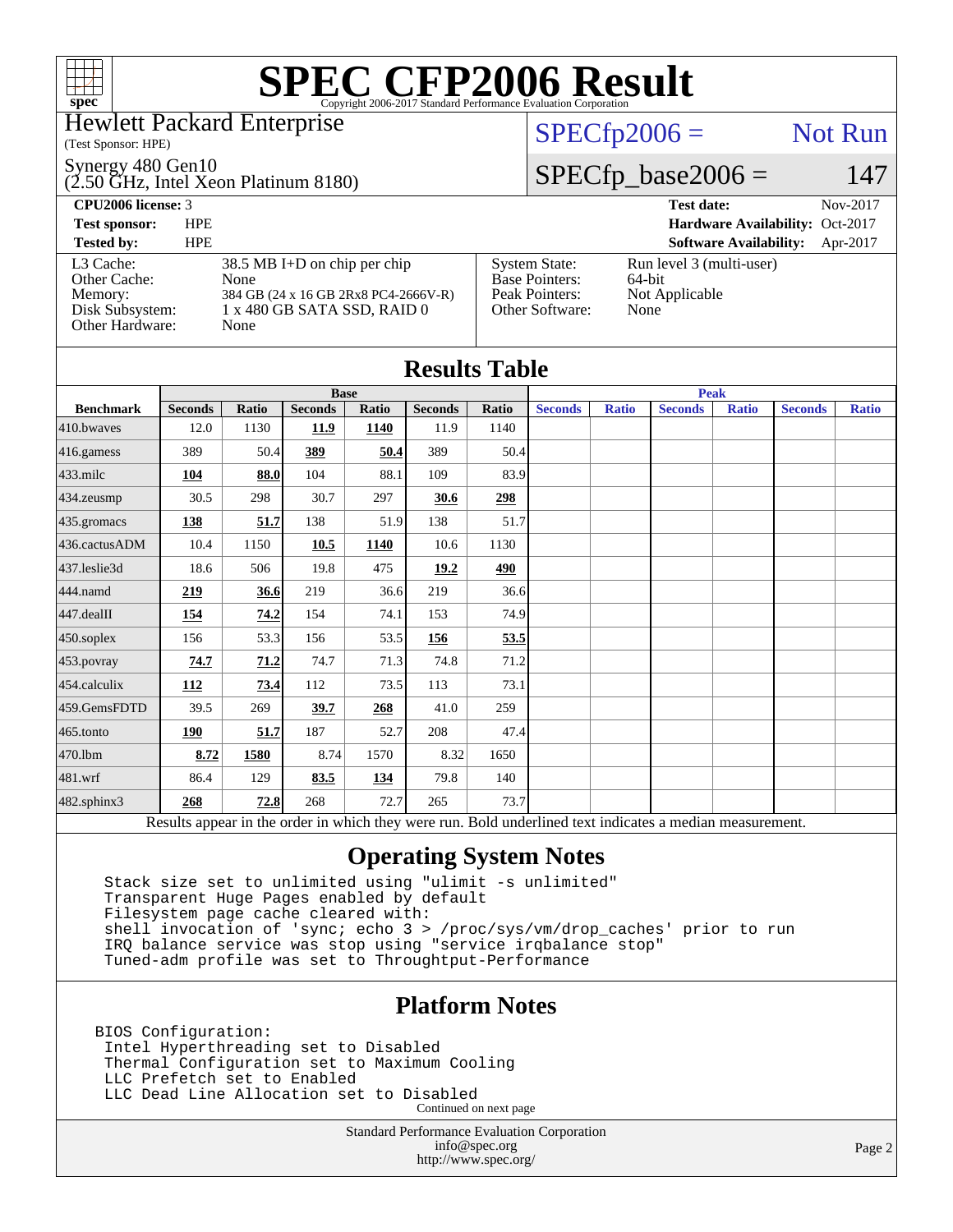

Hewlett Packard Enterprise

(Test Sponsor: HPE)

 $SPECfp2006 =$  Not Run

Synergy 480 Gen10

(2.50 GHz, Intel Xeon Platinum 8180)

**[Tested by:](http://www.spec.org/auto/cpu2006/Docs/result-fields.html#Testedby)** HPE **[Software Availability:](http://www.spec.org/auto/cpu2006/Docs/result-fields.html#SoftwareAvailability)** Apr-2017

 $SPECTp\_base2006 = 147$ **[CPU2006 license:](http://www.spec.org/auto/cpu2006/Docs/result-fields.html#CPU2006license)** 3 **[Test date:](http://www.spec.org/auto/cpu2006/Docs/result-fields.html#Testdate)** Nov-2017 **[Test sponsor:](http://www.spec.org/auto/cpu2006/Docs/result-fields.html#Testsponsor)** HPE **[Hardware Availability:](http://www.spec.org/auto/cpu2006/Docs/result-fields.html#HardwareAvailability)** Oct-2017

#### **[Platform Notes \(Continued\)](http://www.spec.org/auto/cpu2006/Docs/result-fields.html#PlatformNotes)**

Standard Performance Evaluation Corporation [info@spec.org](mailto:info@spec.org) Page 3 Memory Patrol Scrubbing set to Disabled Workload Profile set to General Peak Frequency Compute Energy/Performance Bias set to Maximum Performance Workload Profile set to Custom NUMA Group Size Optimization set to Flat Sysinfo program /home/cpu2006/config/sysinfo.rev6993 Revision 6993 of 2015-11-06 (b5e8d4b4eb51ed28d7f98696cbe290c1) running on SY480\_Hjp\_RHEL Tue Nov 7 07:12:43 2017 This section contains SUT (System Under Test) info as seen by some common utilities. To remove or add to this section, see: <http://www.spec.org/cpu2006/Docs/config.html#sysinfo> From /proc/cpuinfo model name : Intel(R) Xeon(R) Platinum 8180 CPU @ 2.50GHz 2 "physical id"s (chips) 56 "processors" cores, siblings (Caution: counting these is hw and system dependent. The following excerpts from /proc/cpuinfo might not be reliable. Use with caution.) cpu cores : 28 siblings : 28 physical 0: cores 0 1 2 3 4 5 6 8 9 10 11 12 13 14 16 17 18 19 20 21 22 24 25 26 27 28 29 30 physical 1: cores 0 1 2 3 4 5 6 8 9 10 11 12 13 14 16 17 18 19 20 21 22 24 25 26 27 28 29 30 cache size : 39424 KB From /proc/meminfo MemTotal: 395926720 kB HugePages\_Total: 0<br>Hugepagesize: 2048 kB Hugepagesize: From /etc/\*release\* /etc/\*version\* os-release: NAME="Red Hat Enterprise Linux Server" VERSION="7.3 (Maipo)" ID="rhel" ID\_LIKE="fedora" VERSION\_ID="7.3" PRETTY\_NAME="Red Hat Enterprise Linux Server 7.3 (Maipo)" ANSI\_COLOR="0;31" CPE\_NAME="cpe:/o:redhat:enterprise\_linux:7.3:GA:server" redhat-release: Red Hat Enterprise Linux Server release 7.3 (Maipo) system-release: Red Hat Enterprise Linux Server release 7.3 (Maipo) system-release-cpe: cpe:/o:redhat:enterprise\_linux:7.3:ga:server uname -a: Linux SY480\_Hjp\_RHEL 3.10.0-514.el7.x86\_64 #1 SMP Wed Oct 19 11:24:13 EDT 2016 x86\_64 x86\_64 x86\_64 GNU/Linux run-level 3 Nov 7 07:08 Continued on next page

<http://www.spec.org/>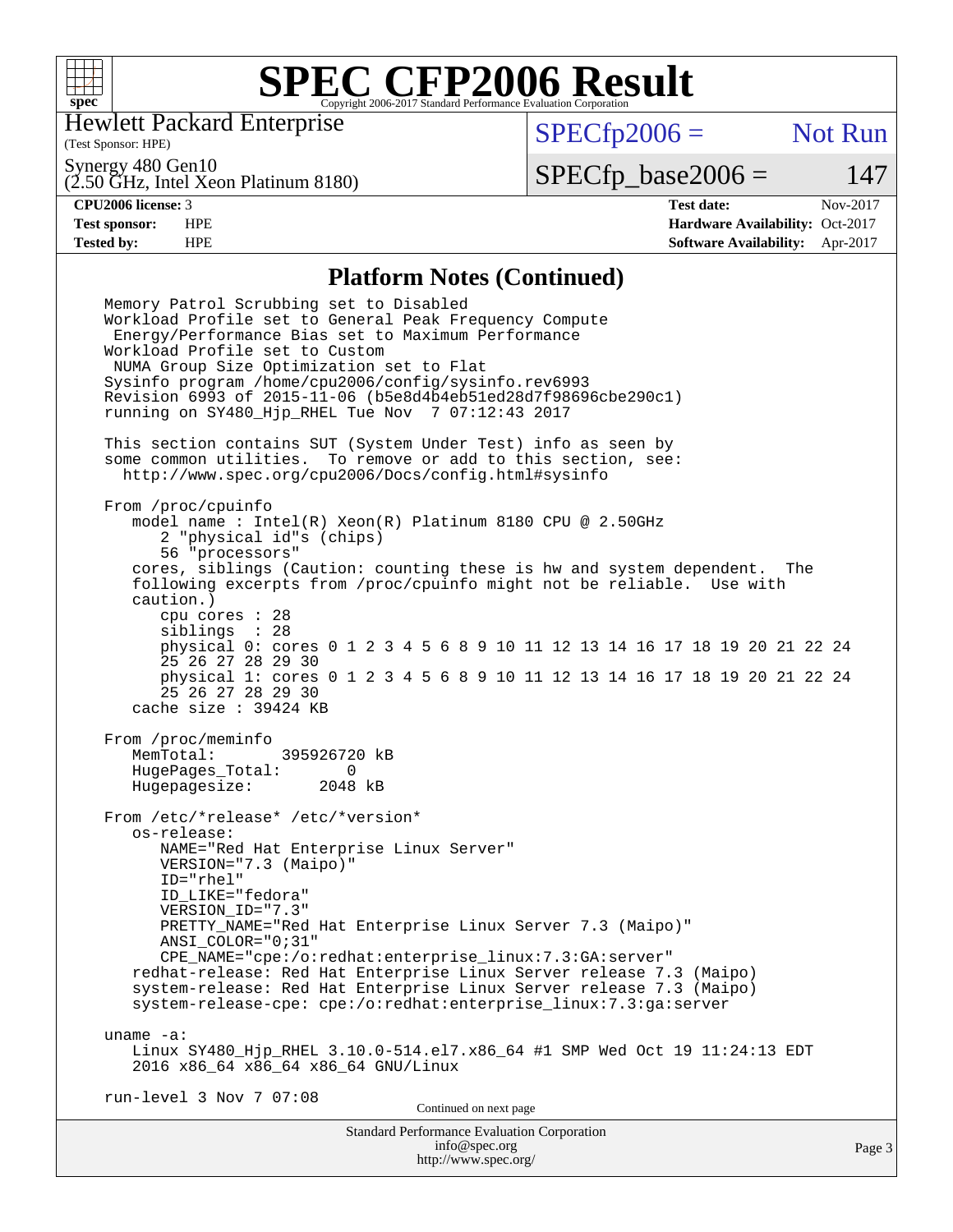

Hewlett Packard Enterprise

(2.50 GHz, Intel Xeon Platinum 8180)

 $SPECTp2006 =$  Not Run

Synergy 480 Gen10

 $SPECfp\_base2006 = 147$ 

(Test Sponsor: HPE)

**[CPU2006 license:](http://www.spec.org/auto/cpu2006/Docs/result-fields.html#CPU2006license)** 3 **[Test date:](http://www.spec.org/auto/cpu2006/Docs/result-fields.html#Testdate)** Nov-2017 **[Test sponsor:](http://www.spec.org/auto/cpu2006/Docs/result-fields.html#Testsponsor)** HPE **[Hardware Availability:](http://www.spec.org/auto/cpu2006/Docs/result-fields.html#HardwareAvailability)** Oct-2017 **[Tested by:](http://www.spec.org/auto/cpu2006/Docs/result-fields.html#Testedby)** HPE **[Software Availability:](http://www.spec.org/auto/cpu2006/Docs/result-fields.html#SoftwareAvailability)** Apr-2017

#### **[Platform Notes \(Continued\)](http://www.spec.org/auto/cpu2006/Docs/result-fields.html#PlatformNotes)**

 SPEC is set to: /home/cpu2006 Filesystem Type Size Used Avail Use% Mounted on<br>/dev/mapper/rhel-home xfs 392G 27G 366G 7% /home /dev/mapper/rhel-home xfs 392G Additional information from dmidecode:

 Warning: Use caution when you interpret this section. The 'dmidecode' program reads system data which is "intended to allow hardware to be accurately determined", but the intent may not be met, as there are frequent changes to hardware, firmware, and the "DMTF SMBIOS" standard.

 BIOS HPE I42 09/27/2017 Memory: 24x UNKNOWN NOT AVAILABLE 16 GB 2 rank 2666 MHz

(End of data from sysinfo program)

#### **[General Notes](http://www.spec.org/auto/cpu2006/Docs/result-fields.html#GeneralNotes)**

Environment variables set by runspec before the start of the run: KMP\_AFFINITY = "granularity=core,compact" LD\_LIBRARY\_PATH = "/home/cpu2006/lib/ia32:/home/cpu2006/lib/intel64:/home/cpu2006/sh10.2" OMP\_NUM\_THREADS = "56"

 Binaries compiled on a system with 1x Intel Core i7-4790 CPU + 32GB RAM memory using Redhat Enterprise Linux 7.2

### **[Base Compiler Invocation](http://www.spec.org/auto/cpu2006/Docs/result-fields.html#BaseCompilerInvocation)**

[C benchmarks](http://www.spec.org/auto/cpu2006/Docs/result-fields.html#Cbenchmarks): [icc -m64](http://www.spec.org/cpu2006/results/res2017q4/cpu2006-20171128-50827.flags.html#user_CCbase_intel_icc_64bit_bda6cc9af1fdbb0edc3795bac97ada53)

[C++ benchmarks:](http://www.spec.org/auto/cpu2006/Docs/result-fields.html#CXXbenchmarks) [icpc -m64](http://www.spec.org/cpu2006/results/res2017q4/cpu2006-20171128-50827.flags.html#user_CXXbase_intel_icpc_64bit_fc66a5337ce925472a5c54ad6a0de310)

[Fortran benchmarks](http://www.spec.org/auto/cpu2006/Docs/result-fields.html#Fortranbenchmarks): [ifort -m64](http://www.spec.org/cpu2006/results/res2017q4/cpu2006-20171128-50827.flags.html#user_FCbase_intel_ifort_64bit_ee9d0fb25645d0210d97eb0527dcc06e)

[Benchmarks using both Fortran and C](http://www.spec.org/auto/cpu2006/Docs/result-fields.html#BenchmarksusingbothFortranandC): [icc -m64](http://www.spec.org/cpu2006/results/res2017q4/cpu2006-20171128-50827.flags.html#user_CC_FCbase_intel_icc_64bit_bda6cc9af1fdbb0edc3795bac97ada53) [ifort -m64](http://www.spec.org/cpu2006/results/res2017q4/cpu2006-20171128-50827.flags.html#user_CC_FCbase_intel_ifort_64bit_ee9d0fb25645d0210d97eb0527dcc06e)

### **[Base Portability Flags](http://www.spec.org/auto/cpu2006/Docs/result-fields.html#BasePortabilityFlags)**

 410.bwaves: [-DSPEC\\_CPU\\_LP64](http://www.spec.org/cpu2006/results/res2017q4/cpu2006-20171128-50827.flags.html#suite_basePORTABILITY410_bwaves_DSPEC_CPU_LP64) 416.gamess: [-DSPEC\\_CPU\\_LP64](http://www.spec.org/cpu2006/results/res2017q4/cpu2006-20171128-50827.flags.html#suite_basePORTABILITY416_gamess_DSPEC_CPU_LP64) 433.milc: [-DSPEC\\_CPU\\_LP64](http://www.spec.org/cpu2006/results/res2017q4/cpu2006-20171128-50827.flags.html#suite_basePORTABILITY433_milc_DSPEC_CPU_LP64)

Continued on next page

Standard Performance Evaluation Corporation [info@spec.org](mailto:info@spec.org) <http://www.spec.org/>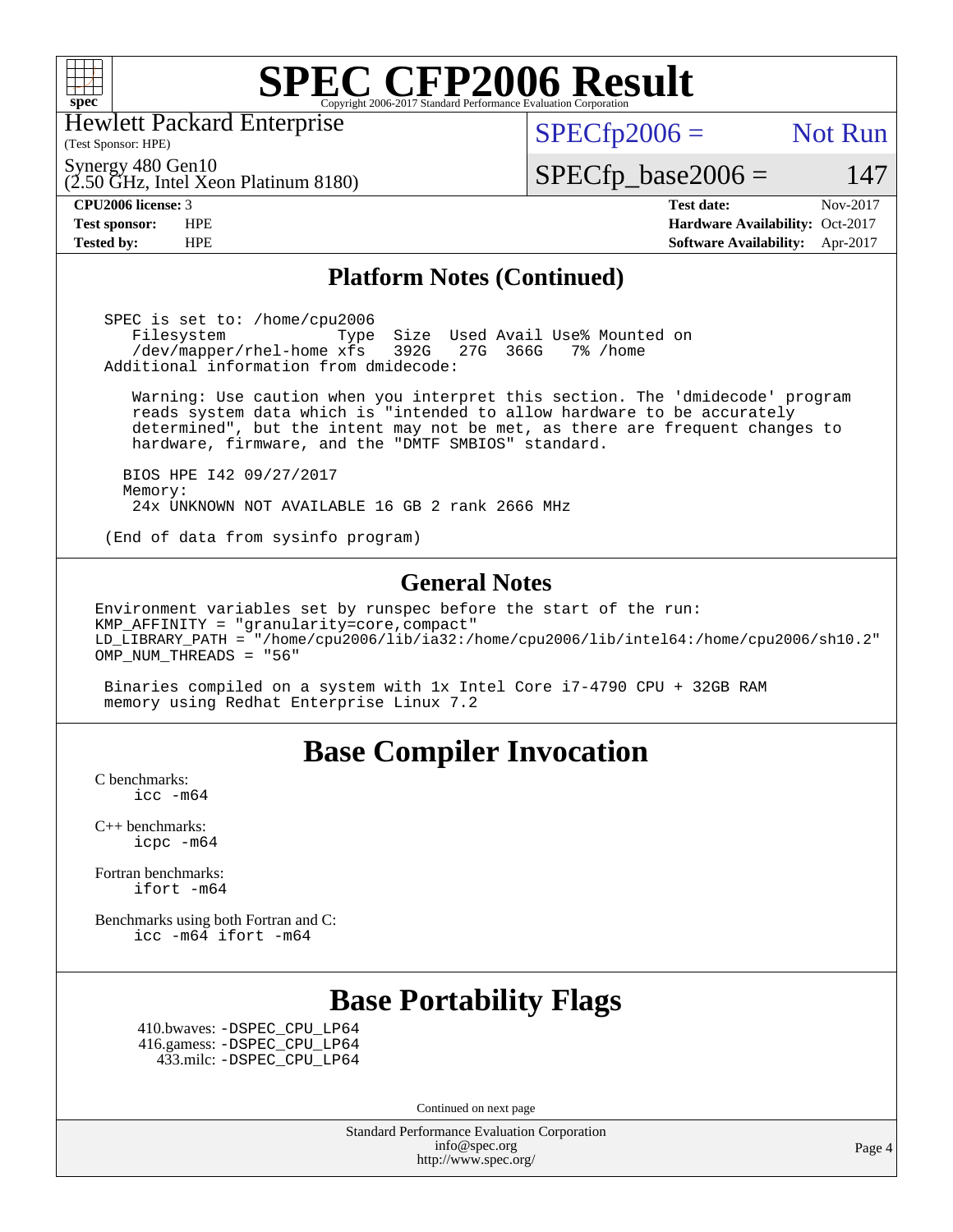

Hewlett Packard Enterprise

(Test Sponsor: HPE)

Synergy 480 Gen10

(2.50 GHz, Intel Xeon Platinum 8180)

 $SPECTp2006 =$  Not Run

 $SPECfp\_base2006 = 147$ 

**[CPU2006 license:](http://www.spec.org/auto/cpu2006/Docs/result-fields.html#CPU2006license)** 3 **[Test date:](http://www.spec.org/auto/cpu2006/Docs/result-fields.html#Testdate)** Nov-2017 **[Test sponsor:](http://www.spec.org/auto/cpu2006/Docs/result-fields.html#Testsponsor)** HPE **[Hardware Availability:](http://www.spec.org/auto/cpu2006/Docs/result-fields.html#HardwareAvailability)** Oct-2017 **[Tested by:](http://www.spec.org/auto/cpu2006/Docs/result-fields.html#Testedby)** HPE **[Software Availability:](http://www.spec.org/auto/cpu2006/Docs/result-fields.html#SoftwareAvailability)** Apr-2017

## **[Base Portability Flags \(Continued\)](http://www.spec.org/auto/cpu2006/Docs/result-fields.html#BasePortabilityFlags)**

|  | 434.zeusmp: -DSPEC_CPU_LP64                |                                                                |
|--|--------------------------------------------|----------------------------------------------------------------|
|  | 435.gromacs: -DSPEC_CPU_LP64 -nofor_main   |                                                                |
|  | 436.cactusADM: -DSPEC_CPU_LP64 -nofor_main |                                                                |
|  | 437.leslie3d: -DSPEC CPU LP64              |                                                                |
|  | 444.namd: - DSPEC CPU LP64                 |                                                                |
|  | 447.dealII: -DSPEC CPU LP64                |                                                                |
|  | 450.soplex: -DSPEC_CPU_LP64                |                                                                |
|  | 453.povray: -DSPEC_CPU_LP64                |                                                                |
|  | 454.calculix: -DSPEC_CPU_LP64 -nofor_main  |                                                                |
|  | 459. GemsFDTD: - DSPEC CPU LP64            |                                                                |
|  | 465.tonto: -DSPEC CPU LP64                 |                                                                |
|  | 470.1bm: - DSPEC CPU LP64                  |                                                                |
|  |                                            | 481.wrf: -DSPEC_CPU_LP64 -DSPEC_CPU_CASE_FLAG -DSPEC_CPU_LINUX |
|  | 482.sphinx3: -DSPEC_CPU_LP64               |                                                                |
|  |                                            |                                                                |
|  |                                            |                                                                |
|  |                                            |                                                                |

### **[Base Optimization Flags](http://www.spec.org/auto/cpu2006/Docs/result-fields.html#BaseOptimizationFlags)**

[C benchmarks](http://www.spec.org/auto/cpu2006/Docs/result-fields.html#Cbenchmarks):

[-xCORE-AVX2](http://www.spec.org/cpu2006/results/res2017q4/cpu2006-20171128-50827.flags.html#user_CCbase_f-xCORE-AVX2) [-ipo](http://www.spec.org/cpu2006/results/res2017q4/cpu2006-20171128-50827.flags.html#user_CCbase_f-ipo) [-O3](http://www.spec.org/cpu2006/results/res2017q4/cpu2006-20171128-50827.flags.html#user_CCbase_f-O3) [-no-prec-div](http://www.spec.org/cpu2006/results/res2017q4/cpu2006-20171128-50827.flags.html#user_CCbase_f-no-prec-div) [-parallel](http://www.spec.org/cpu2006/results/res2017q4/cpu2006-20171128-50827.flags.html#user_CCbase_f-parallel) [-qopt-prefetch](http://www.spec.org/cpu2006/results/res2017q4/cpu2006-20171128-50827.flags.html#user_CCbase_f-qopt-prefetch)

[C++ benchmarks:](http://www.spec.org/auto/cpu2006/Docs/result-fields.html#CXXbenchmarks)

[-xCORE-AVX2](http://www.spec.org/cpu2006/results/res2017q4/cpu2006-20171128-50827.flags.html#user_CXXbase_f-xCORE-AVX2) [-ipo](http://www.spec.org/cpu2006/results/res2017q4/cpu2006-20171128-50827.flags.html#user_CXXbase_f-ipo) [-O3](http://www.spec.org/cpu2006/results/res2017q4/cpu2006-20171128-50827.flags.html#user_CXXbase_f-O3) [-no-prec-div](http://www.spec.org/cpu2006/results/res2017q4/cpu2006-20171128-50827.flags.html#user_CXXbase_f-no-prec-div) [-qopt-prefetch](http://www.spec.org/cpu2006/results/res2017q4/cpu2006-20171128-50827.flags.html#user_CXXbase_f-qopt-prefetch)

[Fortran benchmarks](http://www.spec.org/auto/cpu2006/Docs/result-fields.html#Fortranbenchmarks):

[-xCORE-AVX2](http://www.spec.org/cpu2006/results/res2017q4/cpu2006-20171128-50827.flags.html#user_FCbase_f-xCORE-AVX2) [-ipo](http://www.spec.org/cpu2006/results/res2017q4/cpu2006-20171128-50827.flags.html#user_FCbase_f-ipo) [-O3](http://www.spec.org/cpu2006/results/res2017q4/cpu2006-20171128-50827.flags.html#user_FCbase_f-O3) [-no-prec-div](http://www.spec.org/cpu2006/results/res2017q4/cpu2006-20171128-50827.flags.html#user_FCbase_f-no-prec-div) [-parallel](http://www.spec.org/cpu2006/results/res2017q4/cpu2006-20171128-50827.flags.html#user_FCbase_f-parallel) [-qopt-prefetch](http://www.spec.org/cpu2006/results/res2017q4/cpu2006-20171128-50827.flags.html#user_FCbase_f-qopt-prefetch)

[Benchmarks using both Fortran and C](http://www.spec.org/auto/cpu2006/Docs/result-fields.html#BenchmarksusingbothFortranandC): [-xCORE-AVX2](http://www.spec.org/cpu2006/results/res2017q4/cpu2006-20171128-50827.flags.html#user_CC_FCbase_f-xCORE-AVX2) [-ipo](http://www.spec.org/cpu2006/results/res2017q4/cpu2006-20171128-50827.flags.html#user_CC_FCbase_f-ipo) [-O3](http://www.spec.org/cpu2006/results/res2017q4/cpu2006-20171128-50827.flags.html#user_CC_FCbase_f-O3) [-no-prec-div](http://www.spec.org/cpu2006/results/res2017q4/cpu2006-20171128-50827.flags.html#user_CC_FCbase_f-no-prec-div) [-parallel](http://www.spec.org/cpu2006/results/res2017q4/cpu2006-20171128-50827.flags.html#user_CC_FCbase_f-parallel) [-qopt-prefetch](http://www.spec.org/cpu2006/results/res2017q4/cpu2006-20171128-50827.flags.html#user_CC_FCbase_f-qopt-prefetch)

The flags files that were used to format this result can be browsed at <http://www.spec.org/cpu2006/flags/Intel-ic17.0-official-linux64-revF.html> <http://www.spec.org/cpu2006/flags/HPE-Platform-Flags-Intel-V1.2-SKX-revG.html>

You can also download the XML flags sources by saving the following links: <http://www.spec.org/cpu2006/flags/Intel-ic17.0-official-linux64-revF.xml> <http://www.spec.org/cpu2006/flags/HPE-Platform-Flags-Intel-V1.2-SKX-revG.xml>